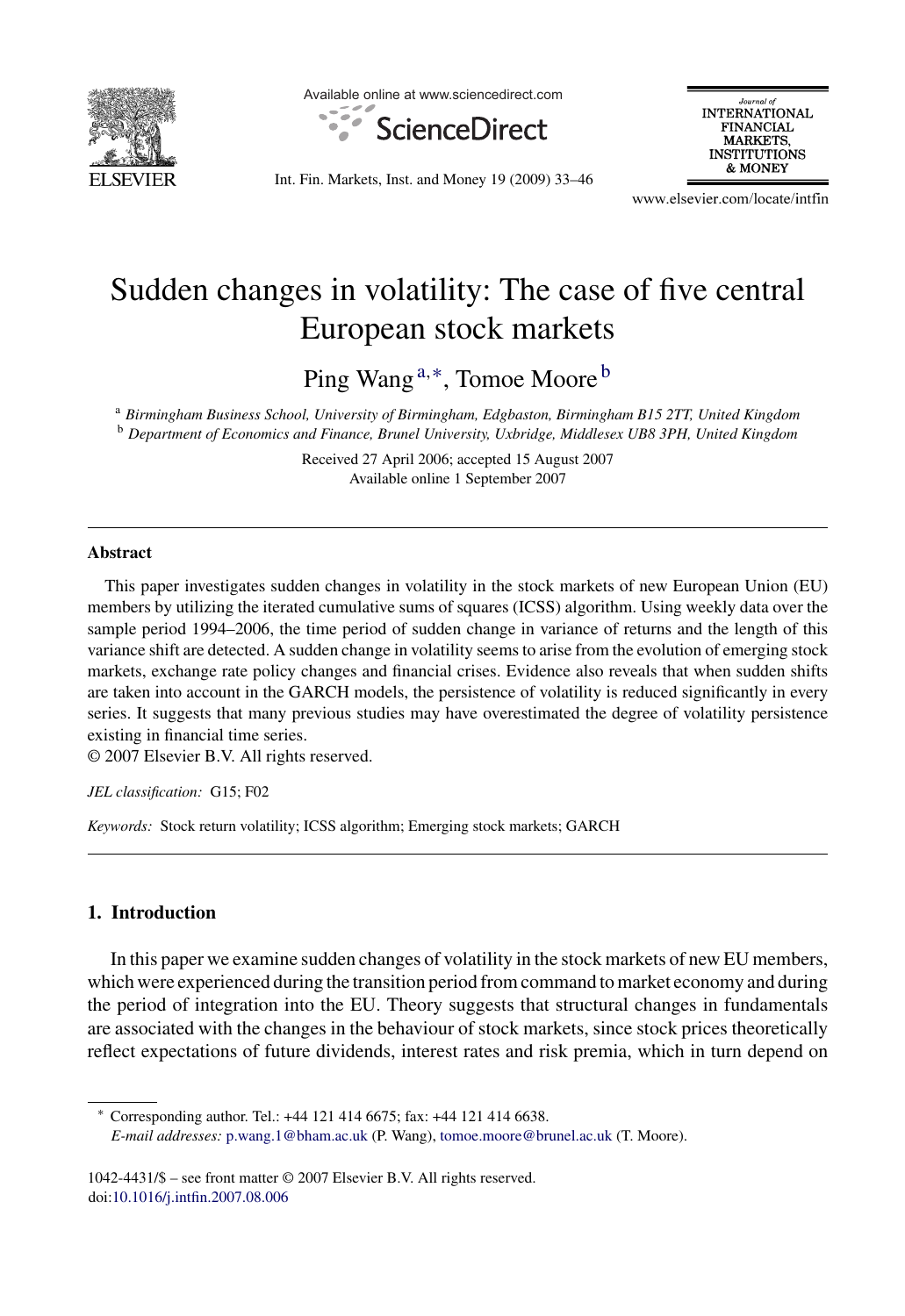macroeconomic conditions. It follows that both first and second moments of stock returns should be affected during the process of transition and integration of these economies to the extent that it affects fundamentals ([Morana and Beltratti, 2002\).](#page--1-0) The transition of economic systems followed by the currently on-going process of economic integration within the EU may have considerably affected the fundamentals in the new EU member states. Given the existing empirical literature on the shift in the stock market on such occasions,<sup>1</sup> it is worthwhile addressing the issue of the pattern of volatility in stock returns for the new EU member states.

Time varying volatility of stock returns has been extensively modelled by the GARCH with high frequency stock data to find high persistence in volatility. The GARCH approach assumes that there is no shift in volatility; however, in such emerging markets there may potentially be sudden shifts in volatility. It is therefore important to take account of these shifts in estimating volatility persistence. In this paper, the shifts in volatility are identified by utilizing the iterated cumulative sums of squares (ICSS) algorithm of [Inclan and Tiao \(1994\).](#page--1-0) The GARCH model is then estimated by taking account of the volatility shifts. The ICSS endogenously identifies changes in volatility of stock returns. The technique is not much explored in empirical analysis of stock markets. [Aggarwal et al. \(1999\)](#page--1-0) examined emerging stock markets in Asia and Latin America, and recently [Hammoudeh and Li \(in press\)](#page--1-0) investigated the sudden changes in volatility for the volatile Gulf Arab stock markets.<sup>2</sup> This paper is the first to investigate transition economies using this technique.

Specifically, we investigate the emerging stock markets of the Czech Republic, Hungary, Poland, Slovakia and Slovenia over the period 1994–2006. Our empirical results indicate that a sudden change in volatility seems to arise from the evolution of emerging stock markets in an earlier period, from exchange rate policy changes and financial crises. Evidence also reveals that when sudden shifts are taken into account in the conventional GARCH models, the persistence of volatility is reduced significantly in every series. It suggests that many previous studies may have overestimated the degree of volatility persistence that exists in financial time series.

The remainder of the paper is organised as follows. In Section 2, potential factors for the shifts in volatility are briefly discussed, which rationalises the usefulness of the current study. Methodology and data are described in Sections [3 and 4, r](#page--1-0)espectively. In Section [5,](#page--1-0) the result of the ICSS algorithm and GARCH model are presented. Section [6](#page--1-0) will conclude.

### **2. Volatility of the stock markets of transition economies**

In this section, potential internal and external factors for sudden changes in volatility of these stock markets are briefly discussed.<sup>3</sup>

Stock markets are not new in these transition economies. The Warsaw Stock Exchange was opened in 1817 and the Prague Stock Exchange in 1971, although all stock markets were closed during the socialist period. During the transition from command to market economies, stock exchanges re-emerged with mass privatization programmes in the early 1990s. This earlier stage of the stock market was characterized by the lack of an adequate regulatory framework and the

<sup>&</sup>lt;sup>1</sup> For example, [Westermann \(2004\)](#page--1-0) empirically showed that the introduction of the euro shifted the linkage of stock returns across the eurozone stock markets. [Kim et al. \(2005\)](#page--1-0) find that increased stability and higher levels of integration have emerged from the European Monetary Union in the post-euro era.

<sup>&</sup>lt;sup>2</sup> The ICSS algorithm is also applied to foreign exchange markets by [Malik \(2003\)](#page--1-0) and large and small capitalization stocks by [Ewing and Malik \(2005\).](#page--1-0)

<sup>&</sup>lt;sup>3</sup> Our focus is on the economic factors, since major political events occurred before the sample period.